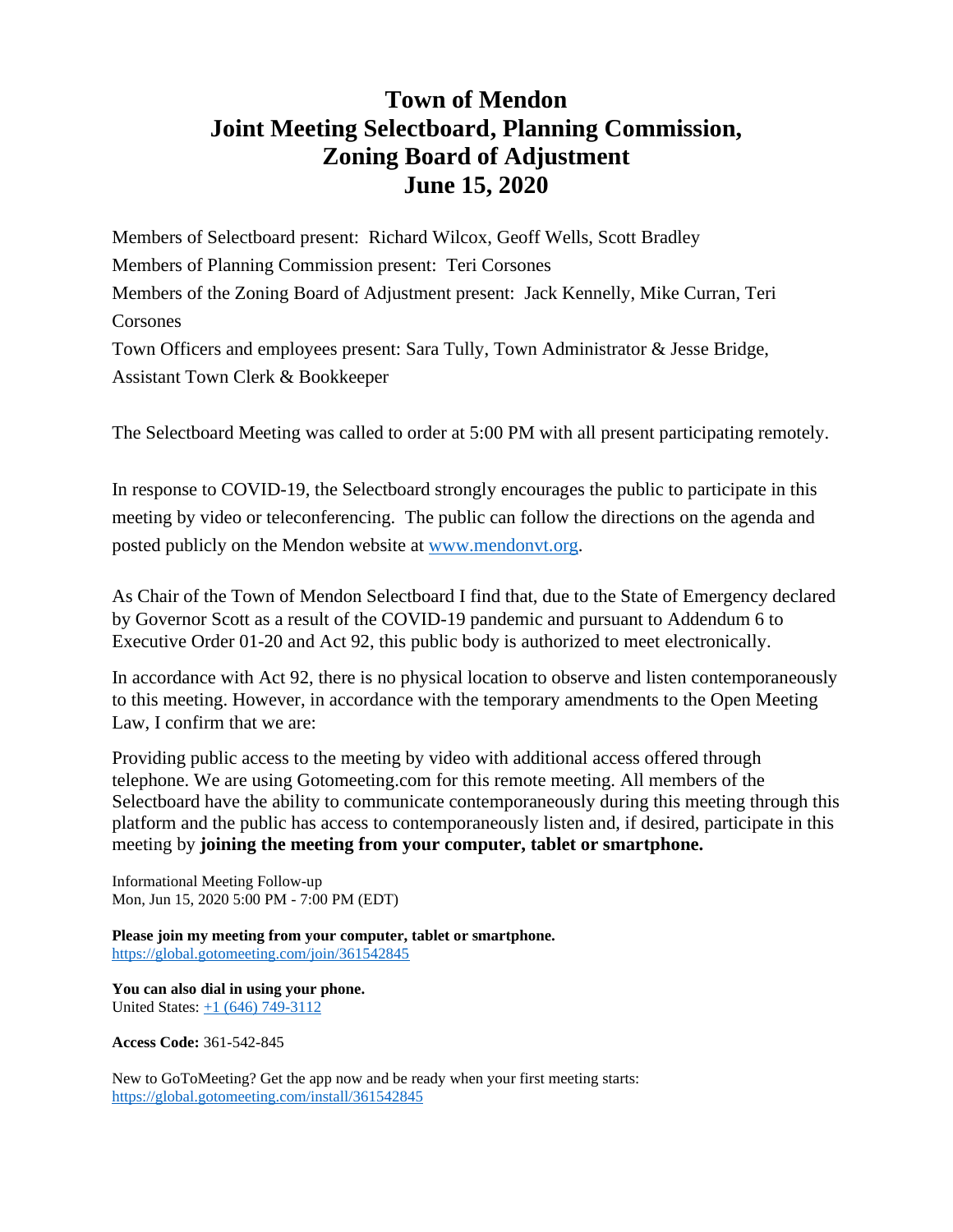- a) Providing public notice of instructions for accessing the meeting. We previously gave notice to the public of the necessary information for accessing this meeting, including how to access the meeting using telephone and video in our posted meeting agenda. Instructions have also been provided on the town website at: www.mendonvt.org.
- b) Providing a mechanism for the public to alert the public body during the meeting if there are problems with access. If anybody has a problem, please *e-mail mendonclerk@comcast.net* and
- c) Continuing the meeting if necessary. In the event the public is unable to access this meeting, it will be continued to a time and place certain.

Please note that all votes taken during this meeting that are not unanimous will be done by roll call vote, in accordance with the law.

Let's start the meeting by taking a roll call attendance of all members participating in the meeting.

Roll call: Richard Wilcox, Scott Bradley, Jack Kennelly, Mike Curran and Teri Corsones

The agenda for the meeting is to review the information presented at the Public Information Sessions and determine the town's position to move forward.

There remains a question when the 30 day comment period ends. T. Corsones has contacted the PUC for clarification

All agreed in accordance with the Town of Mendon's telecommunication Bylaws, the Zoning Board of Adjustment will formulate a response to deny or approve the project as if the applicant had applied for a permit from the Town of Mendon. It was clear at the Public Information Session that AT&T has no intension of seeking a Mendon permit.

T. Corsones stated the Mendon Planning Commission opposes the application because it does not meet requirements of the Town Plan, Zoning Regulations and Telecommunication Bylaws.

J. Kennelly will warn a deliberative session of the Zoning Board of Adjustment to formulate a response to the project on behalf of the Town of Mendon.

T. Corsones discussed the Rutland Regional Planning Commission will be meeting Tuesday to determine regional support for the project. All members present authorized T. Corsones to represent the town's position at this meeting on behalf of the Selectboard, Planning Commission and Zoning Board of Adjustment and to provide an update on the process to date.

R. Wilcox mentioned the results of an informal survey. There were 50 respondents and 50% of them opposed the project while 77% oppose spending additional town funds opposing the project. T. Corsones stated that it was unfortunate the survey did not provide additional background information regarding the project.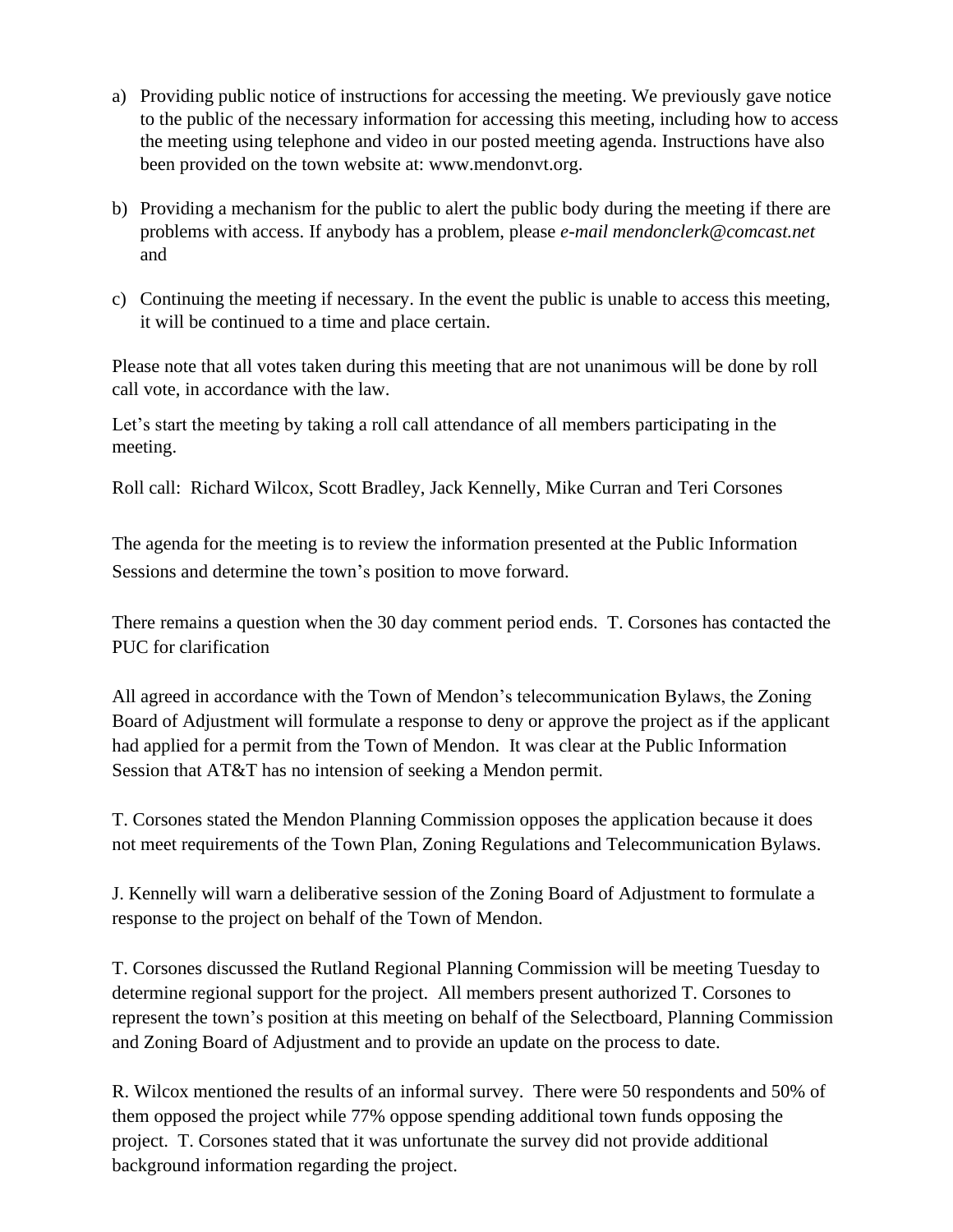The group discussed the Summary of Testimony: A T & T Public Informational Hearing on June 10, 2020

- 1. The application is based on the premise that cell service is lacking in parts of Mendon, and that First Responders may lack the ability to timely respond to emergency calls as a result. Mendon residents participating in the hearing disagree strongly with the premise. They have not experienced a problem with cell service in their homes or businesses in Mendon, nor while making cell calls throughout Mendon. Sara Tully has been the 911 Coordinator in Mendon for the last 20 years, including during Hurricane Irene and during the COVID-19 pandemic. She has never had a single Mendon resident indicate that there were any cell service issues calling 911. She has never had a First Responder indicate that there is a cell service coverage issue receiving or responding to 911 calls.
- 2. The application is based on the premise that cell service in Mendon and Chittenden will be greatly enhanced with the proposed tower. It is undisputed that cell service is lacking in many parts of Chittenden. It appears that only a small part of Chittenden will have improved cell service with the proposed tower location in Mendon. It appears that by contrast many parts of Chittenden would have improved cell service if the tower was located on Sangamon Hill in Pittsford.
- 3. The proposed access road is approximately 2400' in length. It has grades as steep as 26.75 degrees. Switchbacks would help prevent erosion at such steep grades. The tower components are 30' in length. It would not be possible to transport tower components of that length over a road with a typical switchback design.
- 4. The road at present is not used during the winter months. If the tower is located in the proposed location, it will be necessary to maintain the road in the winter months. This will enable animal predators to access the tower location during the winter months. There are two significant deer yards in the vicinity of the proposed tower location. The deer yards will be severely adversely impacted by the tower compound in the proposed location.
- 5. AT & T indicated that "there are a lot of locations in Mendon that can't see the tower." In order to derive cell service benefit from the tower, one has to be able to see the tower.
- 6. AT  $&$  T indicated that it is "very likely that other carriers will want to come" to the tower. The tower can accommodate up to four levels of cans. Each level of cans is located 10' apart. The simulation only depicted one row of cans.
- 7. AT & T indicated that it did not measure the actual wind speeds during the balloon test on April 25. AT & T therefore could not verify what wind speeds were at any one time during the balloon tests. Balloon tests are not permitted at wind speeds in excess of 5 mph.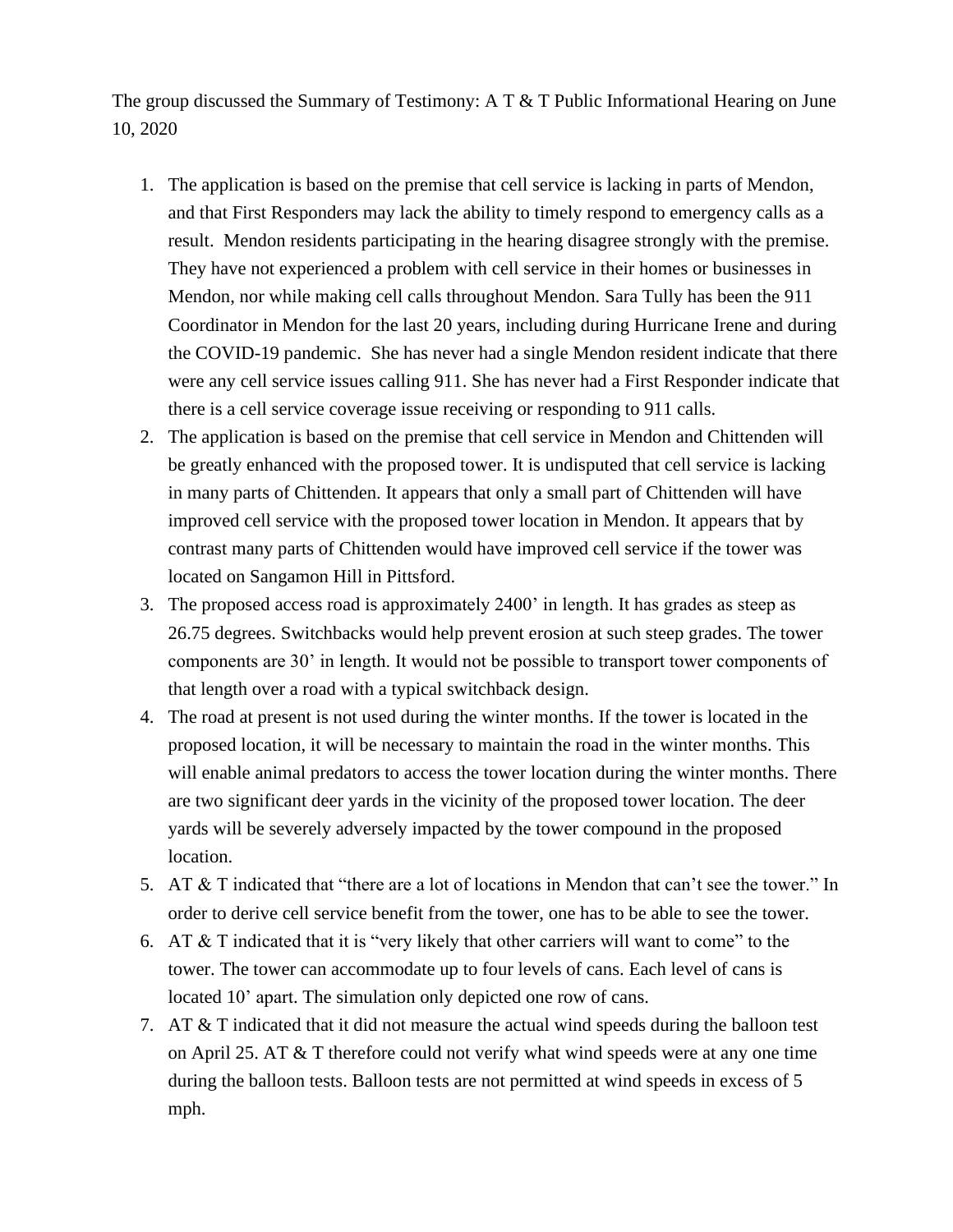- 8. AT & T indicated that the balloon was not visible from the Town of Mendon sign on Route 4. Persons present at the time could clearly see the balloon from that location. Balloon test results were inconsistent at a number of other locations in Mendon.
- 9. The Mendon Town Plan contains many references to the desire to preserve "the beauty of the Town and its landscape," and to protect Mendon's "striking landscape", "rural character and scenic beauty", viewshed", "natural scenic and rural appearance", and the "aesthetic character of Mendon's natural areas, ridgelines and environment". Significantly, the Mendon Town Plan notes that "the ridgelines present striking visual features and are a significant feature of what Mendon residents consider to be the Town's unique landscape." The proposed tower location is in a ridgeline area. A 140' tall telecommunications tower is typically not part of a rural, natural or scenic atmosphere or area.
- 10. The Town of Mendon Zoning Bylaw for the Regulation of Wireless Telecommunications Facilities (Mendon Telecommunications Bylaws) permit wireless telecommunications towers in three different Mendon zoning districts: the Commercial District; the East District; and the Village District. The proposed tower location is in the Wheelerville District. The Mendon Telecommunications Bylaws do not permit wireless telecommunications towers in the Wheelerville District.
- 11. Structures in the Wheelerville District are defined in the Mendon Zoning Bylaws as anything greater than 6' in height. Structures are to be reasonably screened by vegetation from any public road. Even if telecommunications towers were permitted in the Wheelerville District, the proposed tower will not be screened by vegetation from a number of public roads in Mendon.
- 12. Structures in the Wheelerville District "shall be minimally visible from public roads and properties", "not stand in contrast to surrounding landscape patterns and features or serve as a visual point from public roads or valleys", be "designed so that the height of any structure does not visually exceed the height of the adjacent tree canopy serving as the visual backdrop of the structure", "shall minimally disturb connected wildlife habitat areas", and "shall protect the visual features of the ridgeline" in the Mendon Zoning Bylaws. Even if telecommunications towers were permitted in the Wheelerville District, the proposed tower would be in violation of the aforesaid requirements.
- 13. Even if a telecommunications tower were permitted in the Wheelerville District, the Mendon Telecommunications Bylaws specifically provide: "No tower may be erected which protrudes by more than twenty (20) feet above the average height of the surrounding trees."
- 14. The proposed tower is 140' tall. The average height of trees in the vicinity of the proposed tower location is 69'. The proposed tower is more than double the height of the average trees in the vicinity of the tower.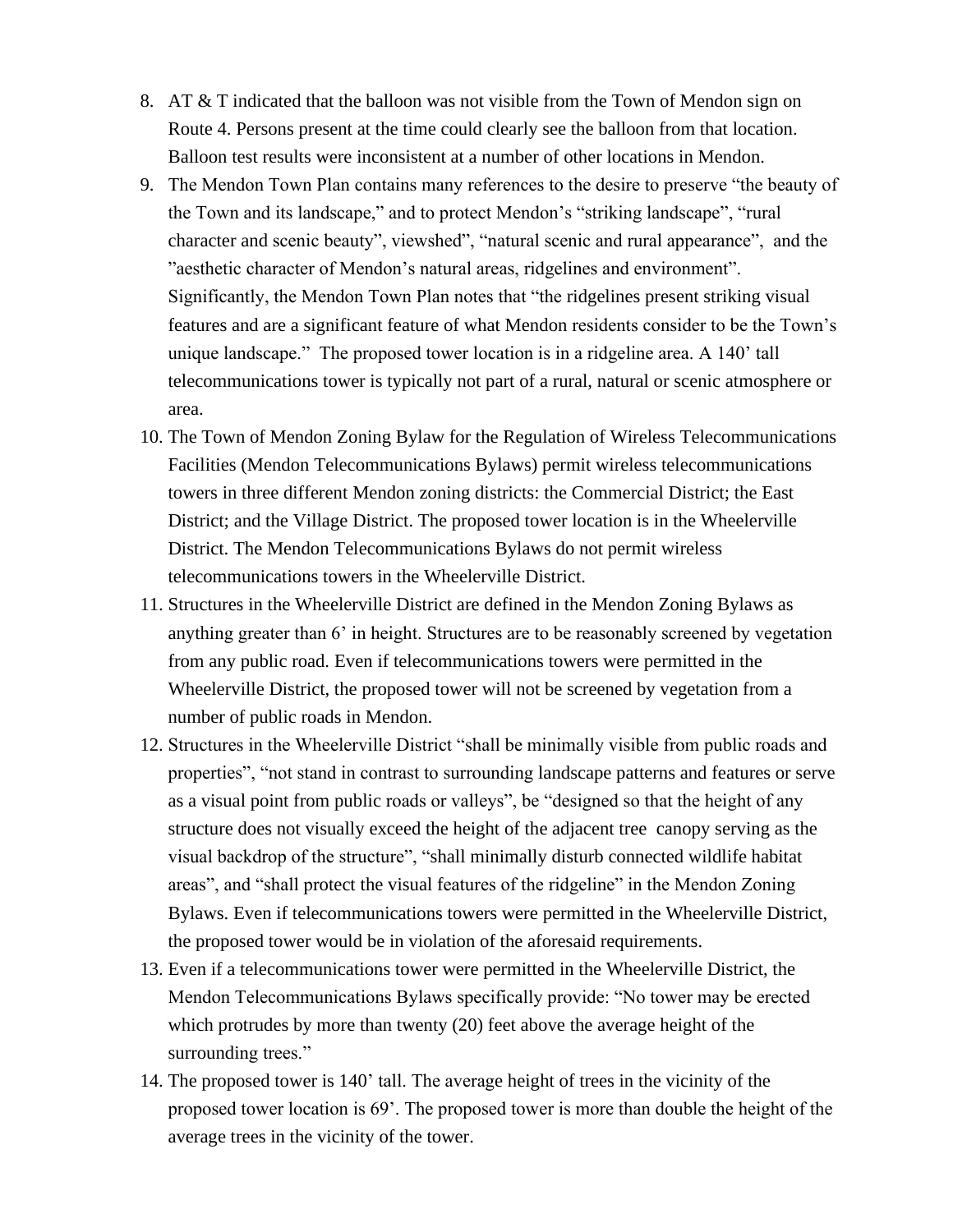- 15. The Mendon Telecommunications Bylaws prohibit the construction or installation of any wireless telecommunications tower or facility without a conditional use permit first being obtained from the Mendon Zoning Board of Adjustment. A  $T \& T$  has indicated that it does not intend to apply for a conditional use permit from the Mendon Zoning Board of Adjustment.
- 16. The Mendon Telecommunications Bylaws require access roads to "follow the contour of the land." The proposed access road does not follow the contour of the land.
- 17. The Mendon Telecommunications Bylaws require towers to be designed "to avoid having an undue adverse aesthetic impact on prominent ridgelines and hilltops". In the event a proposed tower has undue adverse aesthetic impacts, the Mendon Zoning Board of Adjustment may designate an alternative location for the tower to be evaluated by the applicant.
- 18. The Mendon Telecommunications Bylaws permit the Mendon Zoning Board of Adjustment to restrict the size and height of the tower if the tower so restricted still has the capacity to function as reasonably required.
- 19. A T & T indicated that by reducing the tower from 140' to 80', it would lose only 9% of the anticipated coverage, or roughly only 70 potential residential customers in Mendon and Chittenden. The additional height would presumably be used to add levels of cans to offer coverage for potential customers elsewhere.
- 20. The proposed tower is located in the Mendon Ridgeline Overlay District. The purpose of the Ridgeline Overlay District is to "protect the unique visual and aesthetic qualities of those areas within Mendon's Ridgeline Overlay District, especially those characterized by unbroken ridgetops and other significant focal points." Development in the Ridgeline Overlay District "shall not serve as a visual focal point." The proposed tower does. Development in the Ridgeline Overlay District "shall not visually break the skyline". The proposed tower does. Development in the Ridgeline Overlay District "shall be harmonious with the surrounding landscape". The proposed tower is not.
- 21. Mendon is in the Rutland Region. The proposed tower is not consistent with the Rutland Regional Plan's provisions regarding wireless telephone and radio coverage. The Plan provides on page 194: "infrastructure should not have an undue adverse effect on local wildlife habitats or views on pristine ridgelines and peaks." The proposed tower unduly adversely impacts both local wildlife habitats and pristine ridgelines in Mendon.

G. Wells stated that we shouldn't allow the discussion to get bogged down on opposing individual pictures presented by AT&T.

M. Curran discussed the presentation by AT&T stated it would increase coverage along 1.2 miles of Meadowlake Drive. This is where he lives and there is full Verizon coverage.